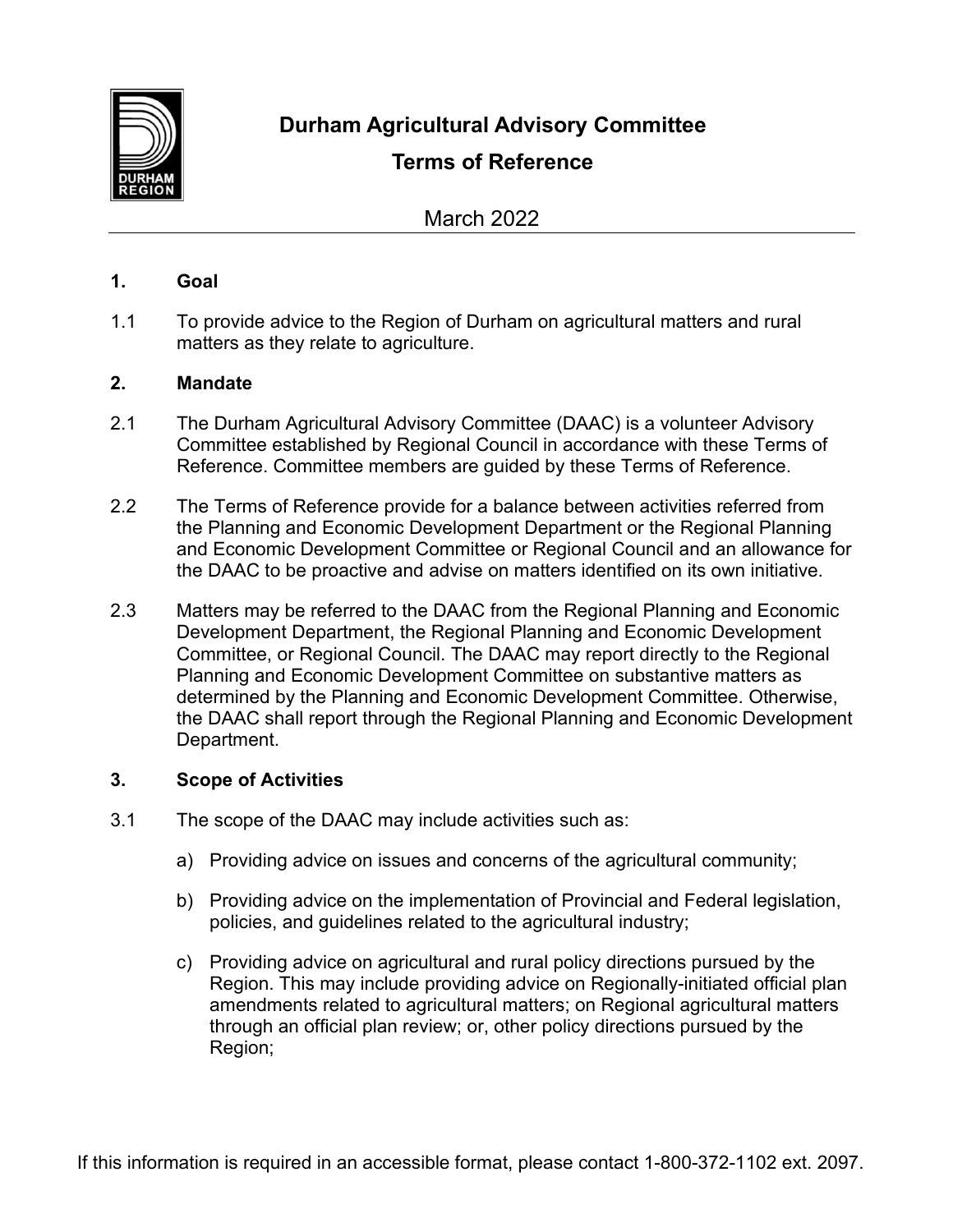- d) Providing advice on the identification and implementation of programs which encourage public awareness and education of agricultural and related rural issues; and
- e) Providing advice on matters as they arise, at the request of the Region.

## **4. Composition**

- 4.1 The DAAC will be comprised of sixteen members in total, as follows:
	- Fourteen (14) members will be private individuals who do not represent their respective employers or advocacy groups in their capacity as a DAAC member. Of these fourteen members, eleven will be bona fide farmers who are directly involved in the agricultural industry<sup>1</sup>; and three will be residents who are not directly involved in the agricultural industry.
	- One (1) member representing the Durham Region Federation of Agriculture who is a bona fide farmer directly involved in the agricultural industry.
	- One (1) member of the Planning and Economic Development Committee whose role is to act as liaison.
- 4.2 Membership shall correspond with the term of Regional Council. However, members shall continue to serve until their replacements are appointed by Regional Council. If a member chooses to resign, the Region will seek a replacement in accordance with Section 5.
- 4.3 At the discretion of the DAAC, non-attendance of three consecutive meetings will be sufficient grounds for replacement.

#### **5. Membership Selection**

5.1 For regular members, Durham Region will place an advertisement seeking individuals interested in volunteering for appointment to the DAAC. Interested individuals will be required to submit an application form to the Regional Clerk outlining their interest and qualifications.

<span id="page-1-0"></span><sup>1</sup> Note: Where an interested bona fide farmer cannot be found to represent an area municipality, as an exception, a non-farm rural resident may be substituted.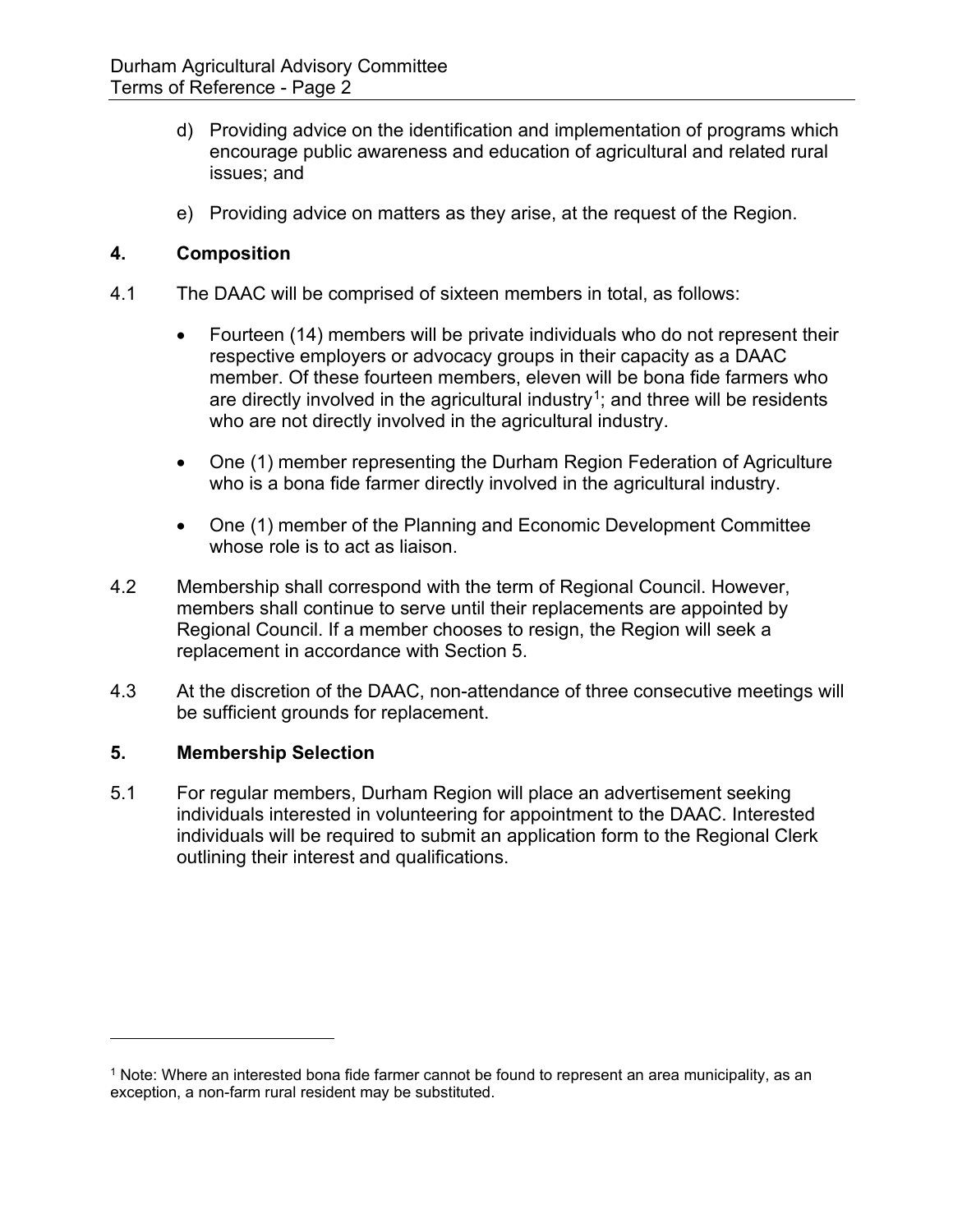- 5.2 The Regional Planning and Economic Development Department will review the applications received. Applications from qualified applicants will be forwarded to the respective area municipality with a request that the local Council nominate one representative from the applicants who are bona fide farmers directly involved in the agricultural industry<sup>2</sup>. The Regional Planning and Economic Development Department, from the remaining applications received, will nominate three additional members at large who are bona fide farmers; and three members at large who are not directly involved in the agricultural industry, to bring the regular member complement to fourteen.
- 5.3 In nominating members to the DAAC, regard shall be given to achieving a diversity of members engaged in varied disciplines of the agricultural industry and members living in the rural community with knowledge of agricultural and related rural issues. Regard shall also be given to residency within the Region and availability to attend meetings. All residents of Durham Region are eligible for membership. An elaboration of the selection criteria is provided in Appendix 1 of the Terms of Reference.
- 5.4 The Regional Planning and Economic Development Department will formally request the Durham Region Federation of Agriculture (DRFA) to nominate one person to represent the DRFA.
- 5.5 All members of the DAAC shall be appointed by the Regional Planning and Economic Development Committee and Regional Council.
- 5.6 Regional Council shall appoint a representative and an alternate to the DAAC from the members of the Planning and Economic Development Committee.
- 5.7 In the case of a vacancy, the approach described in Section 5 will generally be followed.

# **6. Officers**

6.1 A chair and two vice-chairs (first and second) will be elected annually by the membership of the DAAC. The Planning and Economic Development Committee representative will chair the inaugural DAAC meeting.

# **7. Support Services**

7.1 The Commissioner of Planning and Economic Development or designate, shall serve as staff liaison to the DAAC. The staff liaison will provide administrative, procedural and technical support to the DAAC.

<span id="page-2-0"></span> $2$  Note: Where an interested bona fide farmer cannot be found, as an exception a non-farm rural resident may be substituted.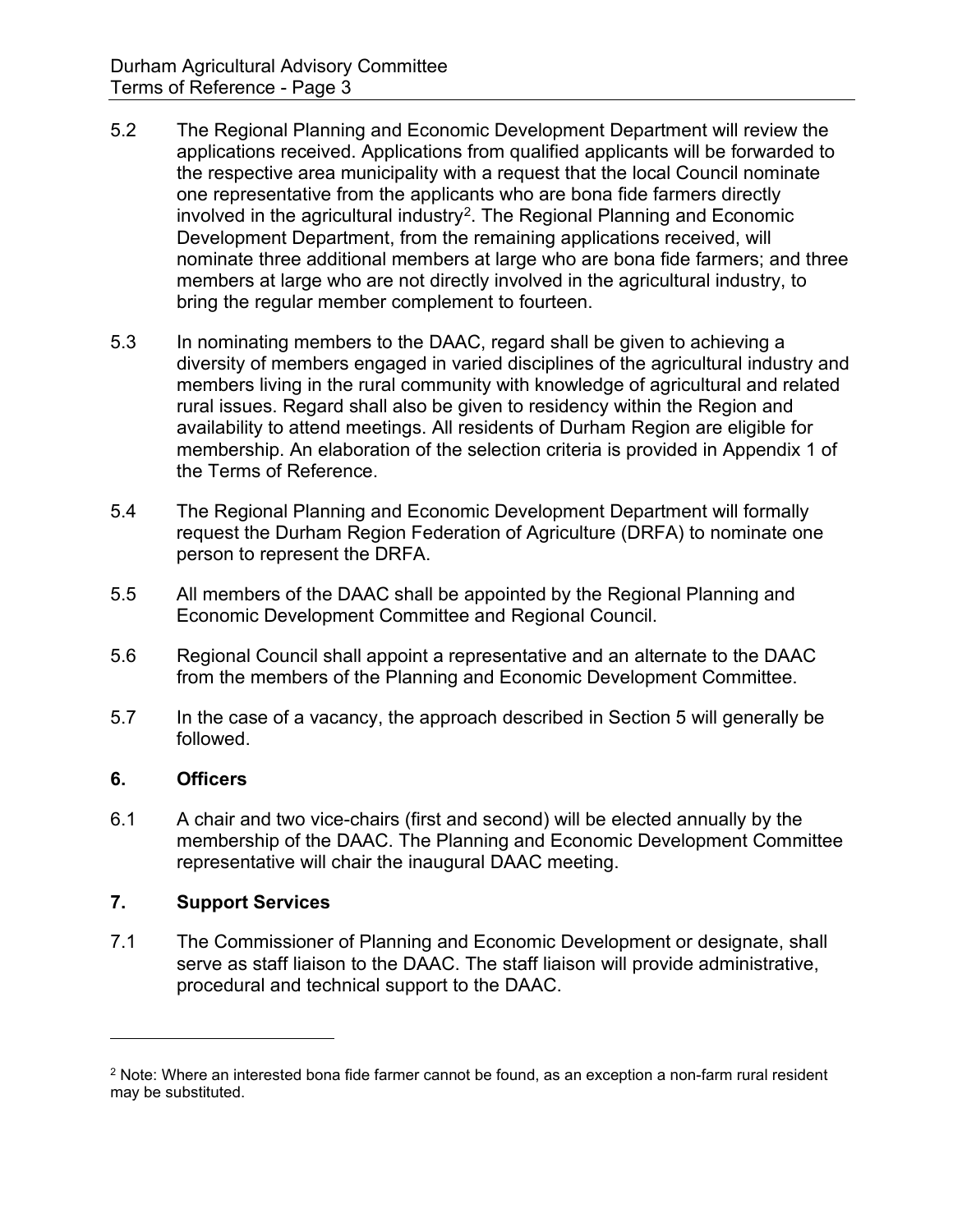- 7.2 The staff liaison will co-ordinate all requests for advice from the DAAC, through meeting agendas. DAAC responses to such requests shall be co-ordinated by the staff liaison to the Planning and Economic Development Department.
- 7.3 The Region will provide secretarial and other support services. Regional Council will provide a budget to cover the operational expenses of the DAAC, and this budget will be administered by the Planning and Economic Development Department.

## **8. Meetings**

- 8.1 Regularly scheduled meetings of DAAC will be held at the Durham Regional Headquarters, unless otherwise stated. The DAAC, will establish a meeting schedule taking into account the business needs and the schedule of Regional Council and the Planning and Economic Development Committee. Special meetings may be held at the call of the Chair.
- 8.2 All meetings will be open to the public. As a formal Advisory Committee to the Region, the DAAC is subject to the Regional Procedural By-law, unless otherwise specified in the Terms of Reference.
- 8.3 Quorum for DAAC meetings shall be a majority of the sitting members.

## **9. Delegations of Committee Meetings**

9.1 Any person(s) wishing to appear before the DAAC as a delegate must submit a request to [delegations@durham.ca,](mailto:delegations@durham.ca) advising of the topic or item to which they wish to speak, which will then be forwarded to the staff liaison in the Regional Planning and Economic Development Department. All requests for delegations must be received at least one week prior to the meeting to ensure that the delegation is included on the agenda. Any person wishing to address the DAAC as a delegate, who has not previously arranged to do so, may be granted permission to do so only by Committee resolution.

#### **10. Minutes and Agenda**

- 10.1 The minutes of each DAAC meeting will be amended as necessary and approved at the following meeting. The unapproved minutes will be circulated to members of Council as part of the Council Information Package (CIP) prepared by the Regional Clerk.
- 10.2 The DAAC agendas will be prepared by the staff liaison and the DAAC chair or vice-chair with input from other DAAC members. Agendas will be distributed the week prior to the meeting.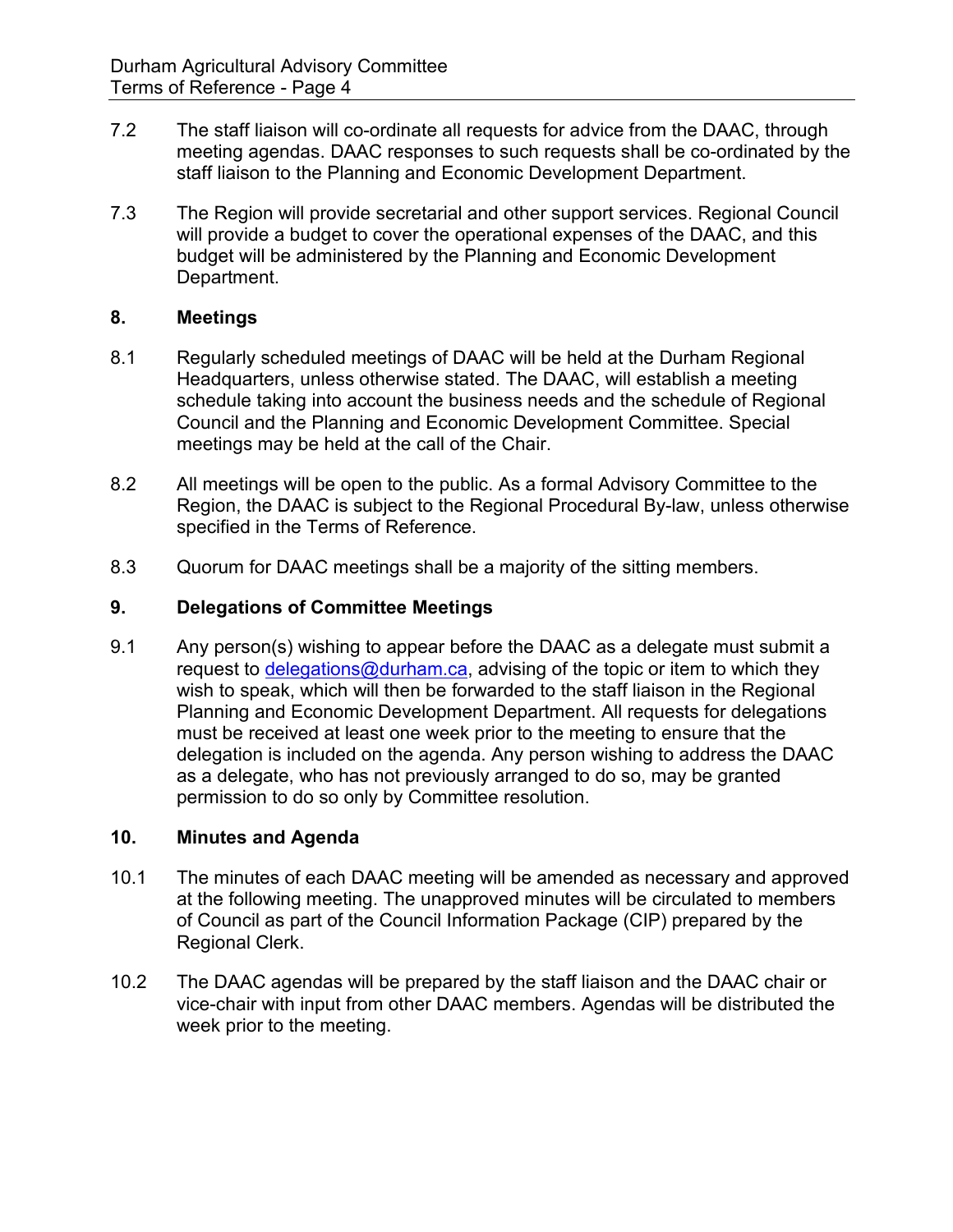#### **11. Committee Resolutions**

11.1 The DAAC will seek to achieve consensus on decisions. Recommendations are "carried" if supported by a majority, unless otherwise specified in these Terms of Reference or Regional Council Rules of Procedure. Only resolutions as they appear in the adopted Minutes may be considered as officially representing the position of the DAAC.

### **12. Annual Reports and Workplan**

- 12.1 An annual report summarizing the activities completed in the previous year shall be prepared by the DAAC. The annual report shall be forwarded to the Planning and Economic Development Committee.
- 12.2 An annual workplan with an estimate of the resources necessary and any suggested revisions to the Terms of Reference for the coming year shall also be prepared by the DAAC for consideration and approval by the Planning and Economic Development Committee and Regional Council.
- 12.3 An annual review of the DAAC by the Planning and Economic Development Committee will be completed to examine the effectiveness of the Committee and to ensure continued improvements.